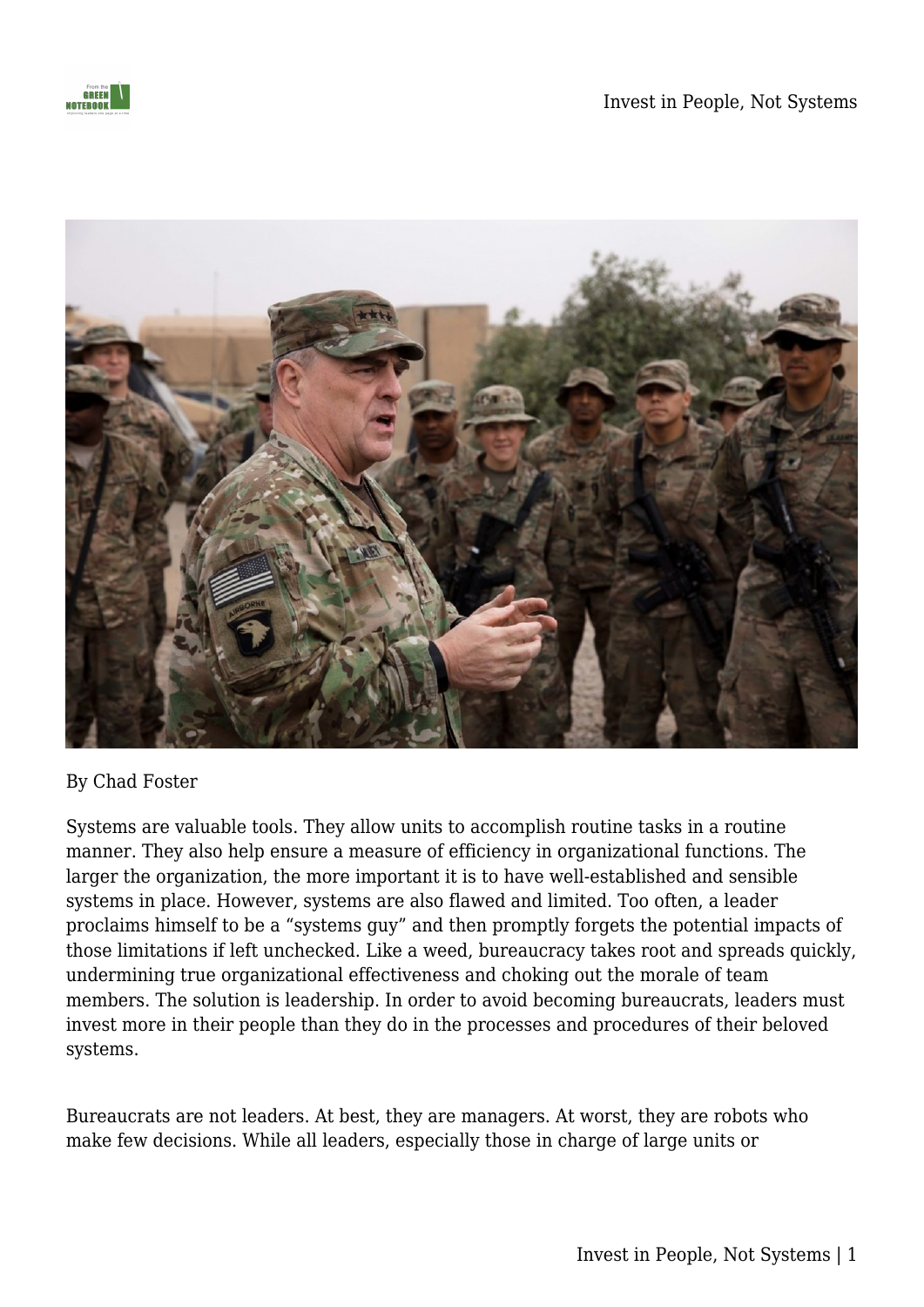

organizations, have one foot in the arena of management, the best of them labor strenuously to avoid crossing the line and becoming bureaucrats. Leadership is a human business. Teams composed of individual human beings cannot be led by treating them like machines built from interchangeable parts. Bureaucrats look inward, concerning themselves almost exclusively with whether or not all the boxes are checked. In their minds, duty equates to procedural adherence. Doing so is safe because any mistakes that might result can be blamed on the system. Risk and individual responsibility are things to be avoided. In contrast, leaders look both inward and outward with an understanding of their team and why it exists. To leaders, duty is doing the right thing. Risk and accountability are inherent to the job. Sometimes that requires that the system be adjusted, bypassed, or even scrapped completely.

Standardization is inherent in systems. It is comfortable. It carries with it the perception of fairness because things are, in theory, the same for everyone, every time. Standardization is also attractive because its predictability facilitates the efficient expenditure of time and resources. However, it can also enable laziness and, in the worst cases, professional cowardice. If all one has to do is follow procedure, there is no need to think. Problems arise when the procedure fails to produce the outcome for which it was designed. All the right boxes might be checked, but none of that ensures that the right thing happens. Although he or she might claim otherwise, a bureaucrat is satisfied with such a situation because the system itself has become the overriding concern. Preserving the system – and the bureaucrat's place in it – is the driving imperative.

It takes a thinking and empowered leader with strength of character to cut through the red tape of bureaucracy. It is for this reason that we look to place this type of leader at key points within our systems. These individuals constitute a sanity check to ensure that the rules, processes, and procedures actually achieve the right outcomes. Exceptions to rules and policies are often necessary to do so. These exceptions cannot be arbitrary, however. It takes sound judgement to determine when to grant them, and it takes transparency to avoid perceptions of favoritism. Leaders must expend a great deal of effort to get everyone on the same page in understanding not just the "how" of the system, but also the "why" behind it. Only when one understands the underlying purpose can he or she make or recommend effective deviations from standard procedure.

Of course, it is far easier to just stick with the procedure than it is to make difficult decisions. The system can provide cover for those who are unwilling or unable to make those calls. An unchecked bureaucracy is frequently the last, best refuge for the incompetent and the cowardly. A common admonishment that one hears is this: "*We have a process for that*!" There is no issue with having established processes, but it becomes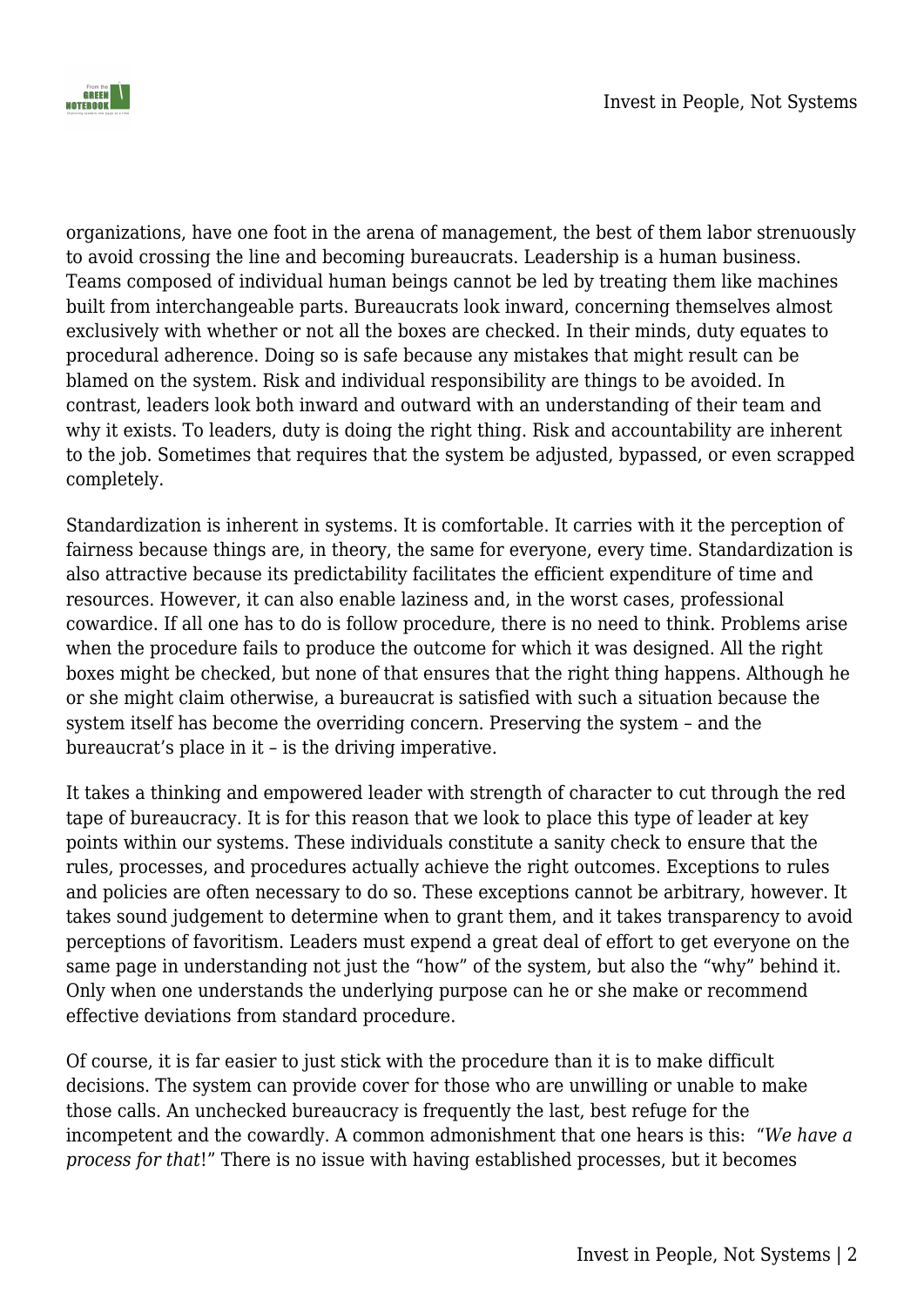



problematic when we allow ourselves and our teams to become prisoners of those processes and cast aside thinking in favor of a mindless adherence to a rigid procedure or set of rules. This dogmatic approach is the point where an organization crosses the line and the balance shifts in favor of bureaucracy. Bureaucracies accentuate those attributes that are exactly the opposite of what is needed to operate in chaotic and complex environments: centralization, top-down decision making, strict adherence to procedure, and conformity. None of these are what we, as an military, claim to value in our leaders.

To get the outcomes that our military wants and needs, we must make a substantial investment in our people. That investment consists of clearly communicated intent and empowering the individual leaders within our organizational systems to meet that intent. It is a simple idea but not one easily put into practice. How can we make this investment? Below are some thoughts on how to do so.

**1) Standardize only what is absolutely necessary.** Think of it this way: each thing that you standardize across the entire unit or organization takes some measure of discretion and decision-making ability out of the hands of subordinate leaders. Some standardization is necessary and sensible. However, most things do not need to be dictated from higher headquarters. Be skeptical about giving directives to standardize. If you feel the need give such a directive, ensure that you fully understand the reasons for standardization – and, just as importantly, make certain that your subordinates understand those reasons. For everything else, clearly communicate an intent and leave the details of execution to subordinate leaders.

**2) Clearly communicate intended outcomes for whatever systems you have in place**. Building on the point above, it is imperative that you explain the "why" behind things. Understanding the "why" allows subordinates to make adjustments and exercise initiative at the lowest level. They will not have to constantly bring decisions to your door for approval. A big part of the "why" consists of providing some left and right limits to guide initiative – it is the same as providing intent in a tactical operation and should be treated as such. When subordinates make honest mistakes (and they will), treat them as valuable learning opportunities and quickly turn those subordinates loose again. This is how you build trust and confidence within the team.

**3) Make a leader – not a bureaucrat – responsible for oversight of systems**. Know your people. Find the leaders. Provide these leaders with both the responsibility and authority to make decisions. Put them in charge. Let them lead. Back their calls. Underwrite their mistakes. You will know the leaders when you see them: they are comfortable with making decisions, understand when they need to ask for additional guidance, enjoy taking